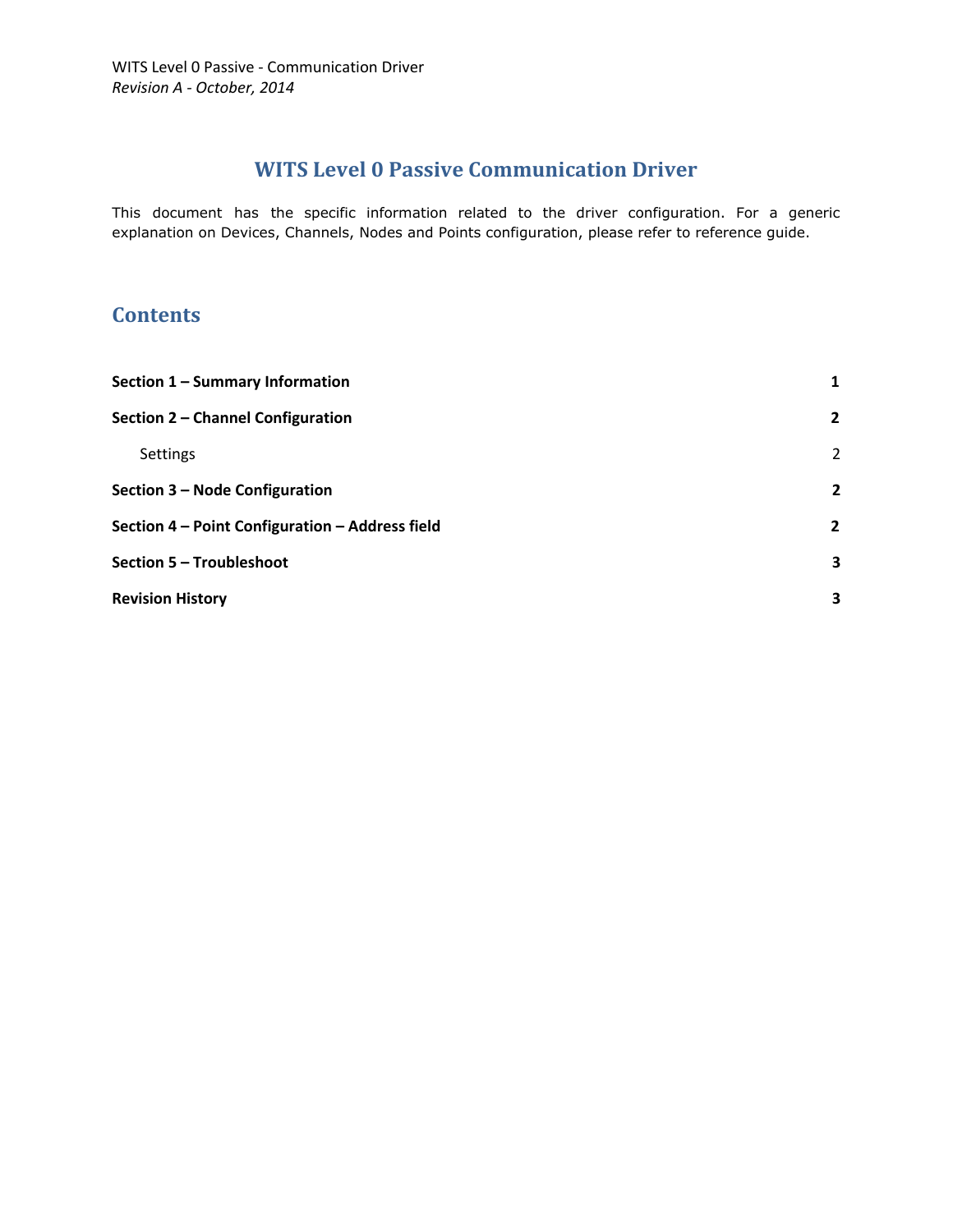### **Section 1 – Summary Information**

**Communication Driver Name**: WITS0 Passive **Implementation DLL**: T.ProtocolDriver. WITS0Passive.dll **Protocol**: WITS Level 0 Passive **Interface**: TCP/IP, UDP or RS232 **Description**: WITS0 Passive communication driver implements communication with server running WITS Level 0 communication. This driver runs only in listening information from the server. **PLC types supported:** WITS servers outputting Level 0 data streams **Multi-threading**: user defined **Max number of nodes**: user defined **PC Hardware requirements**: Standard PC Ethernet interface board **Supported Operands:** Any tag defined on target system

## <span id="page-1-0"></span>**Section 2 – Channel Configuration**

#### <span id="page-1-1"></span>**Settings**

- **AcceptUnsolited Messages**: Must be checked to enable this driver
- **Listening Port**: Listening port the TCP or UDP messages

### <span id="page-1-2"></span>**Section 3 – Node Configuration**

The address is necessary, as this driver works in listening mode only. When connecting to multiple devices, multiple channels shall be defined.

### <span id="page-1-3"></span>**Section 4 – Point Configuration – Address field**

The syntax for the communication point is:

RecordID:ItemID

Where, RecordID and ItemID ranges from 01 to 99, according WITS Level 0 record definition.